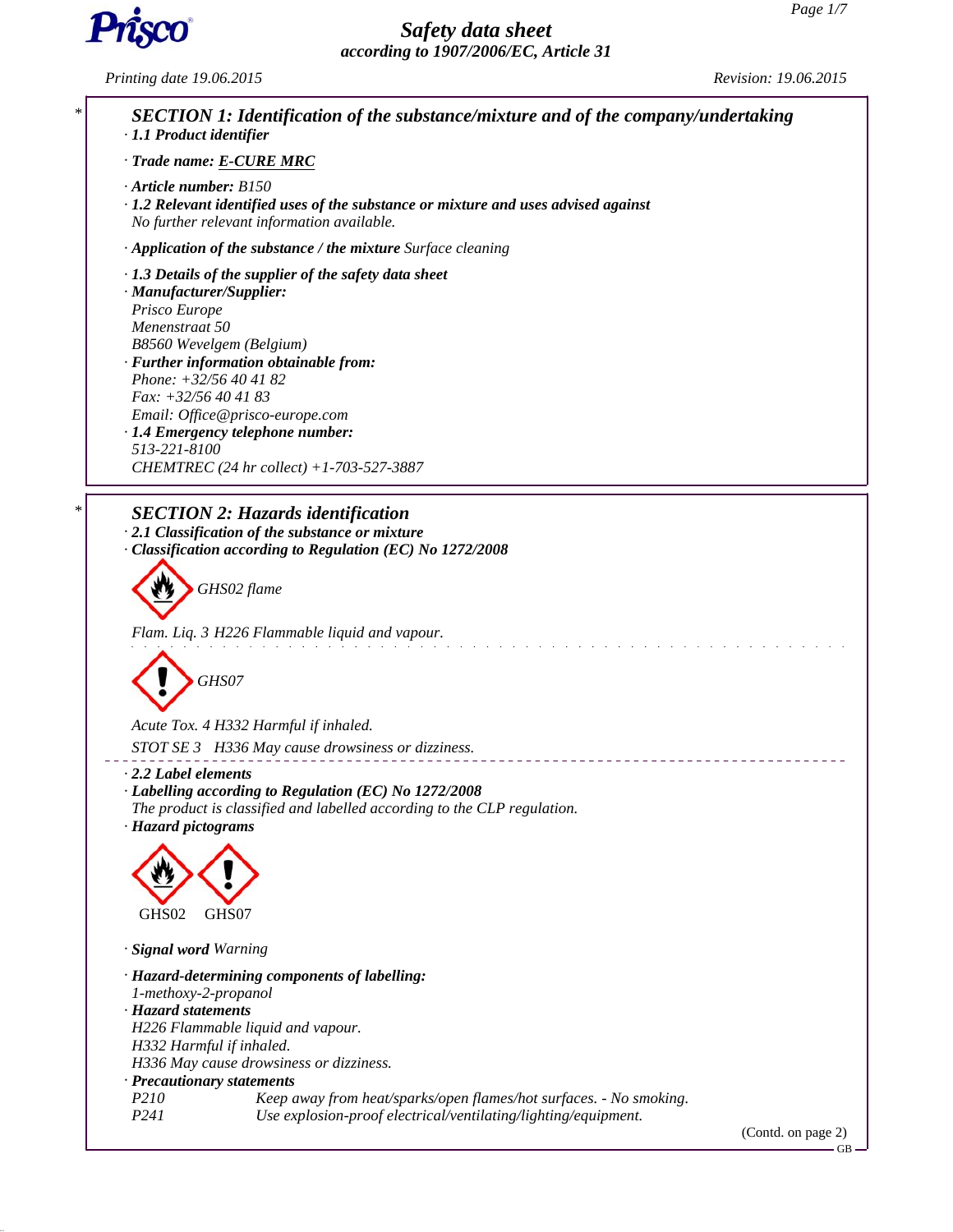*Printing date 19.06.2015 Revision: 19.06.2015*

|   | Trade name: E-CURE MRC                                                                                                                                                                                                                                                                                                                                                                                                                                                                                                                                                                                                                         |  |
|---|------------------------------------------------------------------------------------------------------------------------------------------------------------------------------------------------------------------------------------------------------------------------------------------------------------------------------------------------------------------------------------------------------------------------------------------------------------------------------------------------------------------------------------------------------------------------------------------------------------------------------------------------|--|
|   | (Contd. of page 1)                                                                                                                                                                                                                                                                                                                                                                                                                                                                                                                                                                                                                             |  |
|   | P <sub>261</sub><br>Avoid breathing dust/fume/gas/mist/vapours/spray.<br>P303+P361+P353 IF ON SKIN (or hair): Remove/Take off immediately all contaminated clothing. Rinse skin<br>with water/shower.                                                                                                                                                                                                                                                                                                                                                                                                                                          |  |
|   | P <sub>405</sub><br>Store locked up.<br><i>P501</i><br>Dispose of contents/container in accordance with local/regional/national/international<br>regulations.                                                                                                                                                                                                                                                                                                                                                                                                                                                                                  |  |
|   | 2.3 Other hazards<br>The product does not contain any organic halogen compounds (AOX), nitrates, heavy metal compounds or<br>formaldehydes.<br>· Results of PBT and vPvB assessment<br>· PBT: Not applicable.<br>· vPvB: Not applicable.                                                                                                                                                                                                                                                                                                                                                                                                       |  |
| * | <b>SECTION 3: Composition/information on ingredients</b><br>3.2 Chemical characterisation: Mixtures<br>· Description: Mixture of substances listed below with nonhazardous additions.                                                                                                                                                                                                                                                                                                                                                                                                                                                          |  |
|   | · Dangerous components:<br>CAS: 108-65-6<br>$50 - 60\%$<br>2-methoxy-1-methylethyl acetate                                                                                                                                                                                                                                                                                                                                                                                                                                                                                                                                                     |  |
|   | EINECS: 203-603-9 & Flam. Liq. 3, H226<br>CAS: 107-98-2<br>1-methoxy-2-propanol<br>$40 - 50\%$<br>EINECS: 203-539-1 > Flam. Liq. 3, H226<br>$\bigcirc$ STOT SE 3, H336                                                                                                                                                                                                                                                                                                                                                                                                                                                                         |  |
|   | Additional information: For the wording of the listed risk phrases refer to section 16.                                                                                                                                                                                                                                                                                                                                                                                                                                                                                                                                                        |  |
| * | <b>SECTION 4: First aid measures</b><br>· 4.1 Description of first aid measures<br>· After inhalation: Supply fresh air; consult doctor in case of complaints.<br>· After skin contact: Generally the product does not irritate the skin.<br>· After eye contact: Rinse opened eye for several minutes under running water.<br>· After swallowing: If symptoms persist consult doctor.<br>$\cdot$ 4.2 Most important symptoms and effects, both acute and delayed No further relevant information available.<br>· 4.3 Indication of any immediate medical attention and special treatment needed<br>No further relevant information available. |  |
| * | <b>SECTION 5: Firefighting measures</b><br>$\cdot$ 5.1 Extinguishing media<br>· Suitable extinguishing agents: CO2, sand, extinguishing powder. Do not use water.<br>· For safety reasons unsuitable extinguishing agents:<br>Water<br>Water with full jet<br>$\cdot$ 5.2 Special hazards arising from the substance or mixture No further relevant information available.<br>5.3 Advice for firefighters<br>· Protective equipment: No special measures required.                                                                                                                                                                             |  |
|   | <b>SECTION 6: Accidental release measures</b><br>$\cdot$ 6.1 Personal precautions, protective equipment and emergency procedures<br>Wear protective equipment. Keep unprotected persons away.<br>$\cdot$ 6.2 Environmental precautions: Do not allow to enter sewers/ surface or ground water.<br>$\cdot$ 6.3 Methods and material for containment and cleaning up:<br>Absorb with liquid-binding material (sand, diatomite, acid binders, universal binders, sawdust).<br>(Contd. on page 3)                                                                                                                                                  |  |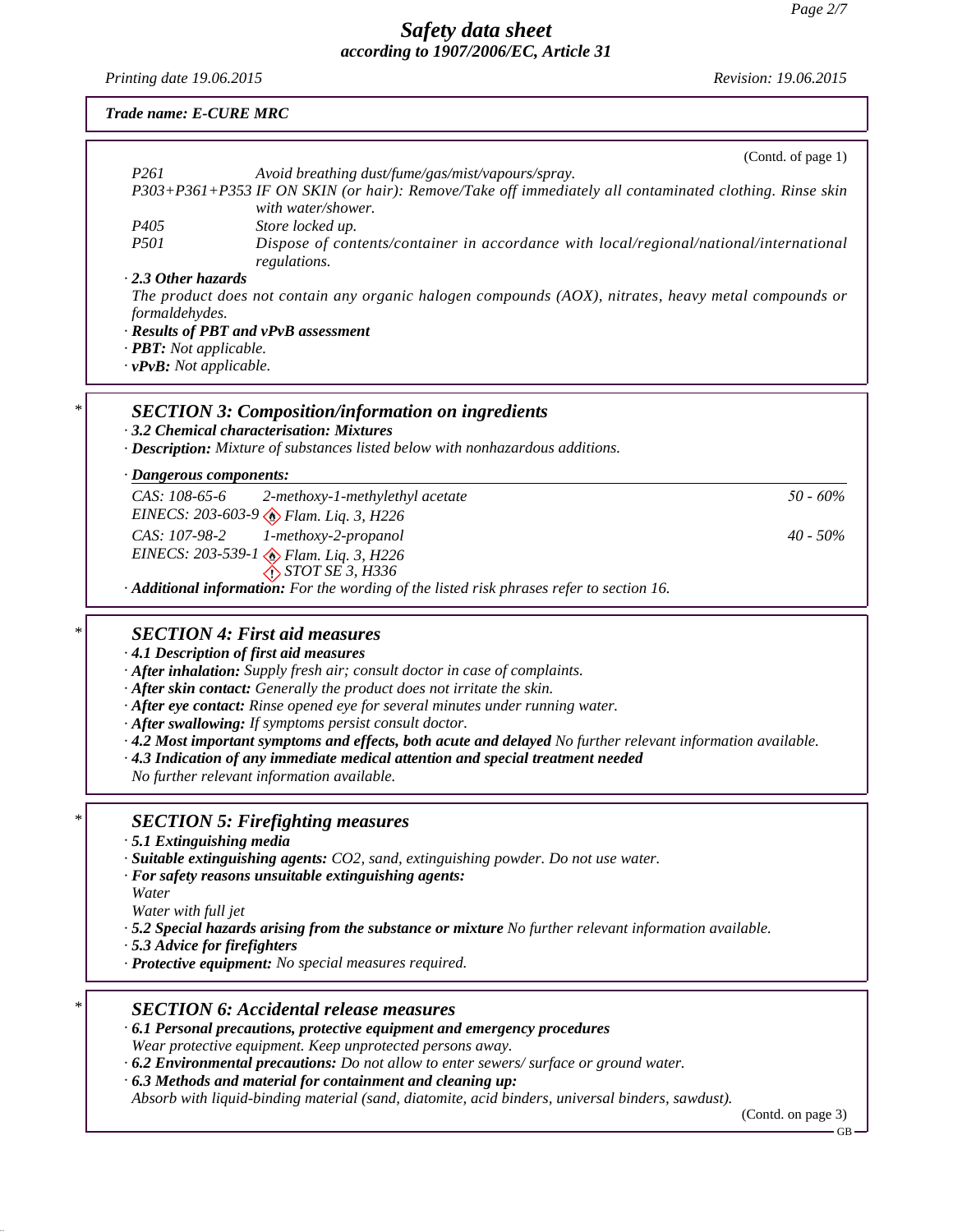*Printing date 19.06.2015 Revision: 19.06.2015*

#### *Trade name: E-CURE MRC*

*Do not flush with water or aqueous cleansing agents · 6.4 Reference to other sections See Section 7 for information on safe handling. See Section 8 for information on personal protection equipment. See Section 13 for disposal information.*

# *\* SECTION 7: Handling and storage*

*· 7.1 Precautions for safe handling Store in cool, dry place in tightly closed receptacles.*

- *· Information about fire and explosion protection: Keep ignition sources away - Do not smoke. Protect against electrostatic charges.*
- *· 7.2 Conditions for safe storage, including any incompatibilities*
- *· Storage:*
- *· Requirements to be met by storerooms and receptacles: No special requirements.*
- *· Information about storage in one common storage facility: Not required.*
- *· Further information about storage conditions: Keep container tightly sealed.*
- *· 7.3 Specific end use(s) No further relevant information available.*

## *\* SECTION 8: Exposure controls/personal protection*

*· Additional information about design of technical facilities: No further data; see item 7.*

*· 8.1 Control parameters*

*· Ing redients with limit values that require monitoring at the workplace:*

#### *108-65-6 2-methoxy-1-methylethyl acetate*

*WEL Short-term value: 548 mg/m³, 100 ppm Long-term value: 274 mg/m³, 50 ppm Sk*

#### *107-98-2 1-methoxy-2-propanol*

*WEL Short-term value: 560 mg/m³, 150 ppm Long-term value: 375 mg/m³, 100 ppm Sk*

*· Additional information: The lists valid during the making were used as basis.*

#### *· 8.2 Exposure controls*

- *· Personal protective equipment:*
- *· General protective and hygienic measures: Wash hands before breaks and at the end of work.*
- *· Respiratory protection: Suitable respiratory protective device recommended.*
- *· Protection of hands:*

*The glove material has to be impermeable and resistant to the product/ the substance/ the preparation.*

*· Material of gloves*

*To find the recommended glove material to use when handing Prisco® pressroom chemistry we advise to visit www.prisco.com. Choose location & preferred language and go to the "Support" drop-down box where you select: "Safety Glove Recommendation". Now click on the PDF-hyperlink to obtain the document in the language of your preference.*

*The selection of the suitable gloves does not only depend on the material, but also on further marks of quality and varies from manufacturer to manufacturer. As the product is a preparation of several substances, the resistance of the glove material cannot be calculated in advance and has therefore to be checked prior to the application. · Penetration time of glove material*

*The exact breakthrough time has to be found out by the manufacturer of the protective gloves and has to be observed.*

(Contd. on page 4)

(Contd. of page 2)

GB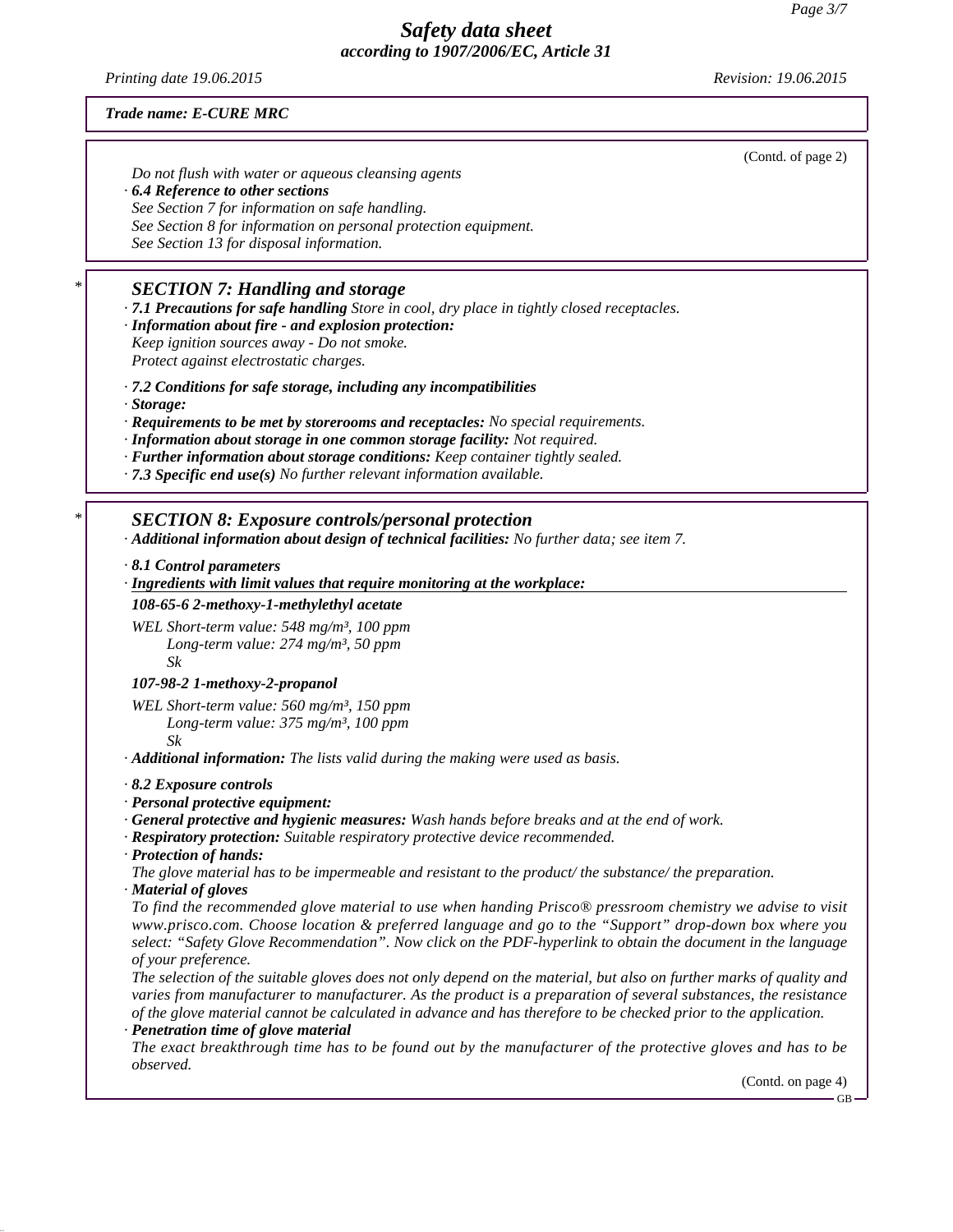*Printing date 19.06.2015 Revision: 19.06.2015*

(Contd. of page 3)

*· Eye protection:*



| Fluid<br>Clear<br>Characteristic<br>Not determined.<br>Not determined. |
|------------------------------------------------------------------------|
|                                                                        |
|                                                                        |
|                                                                        |
|                                                                        |
|                                                                        |
|                                                                        |
| Undetermined.                                                          |
| 117 °C                                                                 |
| $37^{\circ}C$                                                          |
| Not applicable.                                                        |
| 270 °C                                                                 |
| Not determined.                                                        |
| Product is not selfigniting.                                           |
| In use, may form flammable/explosive vapour-air mixture.               |
|                                                                        |
| 1.3 Vol %                                                              |
| 13.1 Vol %                                                             |
| 14.5 hPa                                                               |
| $0.947$ g/cm <sup>3</sup> Not                                          |
| determined. Not                                                        |
| determined. Not                                                        |
| determined.                                                            |
|                                                                        |
| Soluble.                                                               |
| · Partition coefficient (n-octanol/water): Not determined.             |
|                                                                        |
| Not applicable.                                                        |
| Not determined.                                                        |
| No further relevant information available.<br>946.5 g/l                |
|                                                                        |

# *\* SECTION 10: Stability and reactivity*

*· 10.1 Reactivity Avoid strong oxidizing agents, strong bases and strong acids.*

*· 10.2 Chemical stability*

*· Thermal decomposition / conditions to be avoided: No decomposition if used according to specifications.*

(Contd. on page 5)

 $-GB -$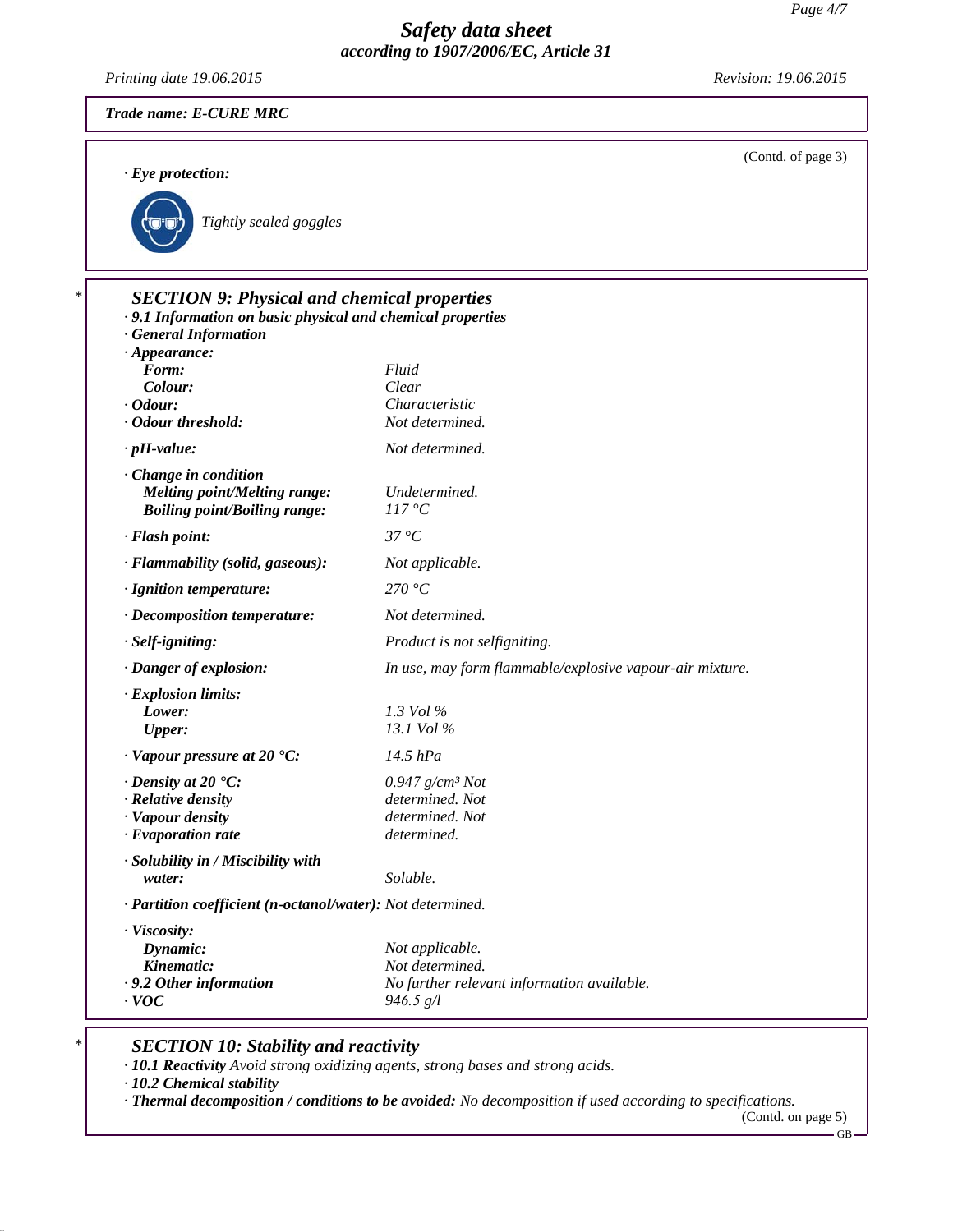*Printing date 19.06.2015 Revision: 19.06.2015*

(Contd. of page 4)

*Trade name: E-CURE MRC*

*· 10.3 Possibility of hazardous reactions No dangerous reactions known.*

*· 10.4 Conditions to avoid No further relevant information available.*

*· 10.5 Incompatible materials: No further relevant information available.*

*· 10.6 Hazardous decomposition products: Carbon monoxide and carbon dioxide*

## *\* SECTION 11: Toxicological information*

*· 11.1 Information on toxicological effects*

*· Acute toxicity*

*Harmful if inhaled.*

*· Primary irritant effect:*

*· Skin corrosion/irritation Based on available data, the classification criteria are not met.*

*· Serious eye damage/irritation Based on available data, the classification criteria are not met.*

*· Respiratory or skin sensitisation Based on available data, the classification criteria are not met.*

*· CMR effects (carcinogenity, mutagenicity and toxicity for reproduction)*

*· Germ cell mutagenicity Based on available data, the classification criteria are not met.*

*· Carcinogenicity Based on available data, the classification criteria are not met.*

*· Reproductive toxicity Based on available data, the classification criteria are not met.*

*· STOT-single exposure*

*May cause drowsiness or dizziness.*

*· STOT-repeated exposure Based on available data, the classification criteria are not met.*

*· Aspiration hazard Based on available data, the classification criteria are not met.*

## *\* SECTION 12: Ecological information*

*· 12.1 Toxicity*

*· Aquatic toxicity: No further relevant information available.*

*· 12.2 Persistence and degradability No further relevant information available.*

*· 12.3 Bioaccumulative potential No further relevant information available.*

*· 12.4 Mobility in soil No further relevant information available.*

*· Additional ecological information:*

*· General notes:*

*Water hazard class 1 (German Regulation) (Self-assessment): slightly hazardous for water*

*Do not allow undiluted product or large quantities of it to reach ground water, water course or sewage system.*

*· 12.5 Results of PBT and vPvB assessment*

*· PBT: Not applicable.*

*· vPvB: Not applicable.*

*· 12.6 Other adverse effects No further relevant information available.*

#### *\* SECTION 13: Disposal considerations*

#### *· 13.1 Waste treatment methods*

*· Recommendation*

*Must not be disposed together with household garbage. Do not allow product to reach sewage system.*

*· Uncleaned packaging:*

*· Recommendation: Disposal must be made according to official regulations.*

# *\* SECTION 14: Transport information*

*· 14.1 UN-Number · ADR, IMDG, IATA UN1993*

*· 14.2 UN proper shipping name*

*· ADR 1993 FLAMMABLE LIQUID, N.O.S. (not viscous) (1- METHOXY-2-PROPANOL, 2-methoxy-1-methylethyl acetate)* (Contd. on page 6)

GB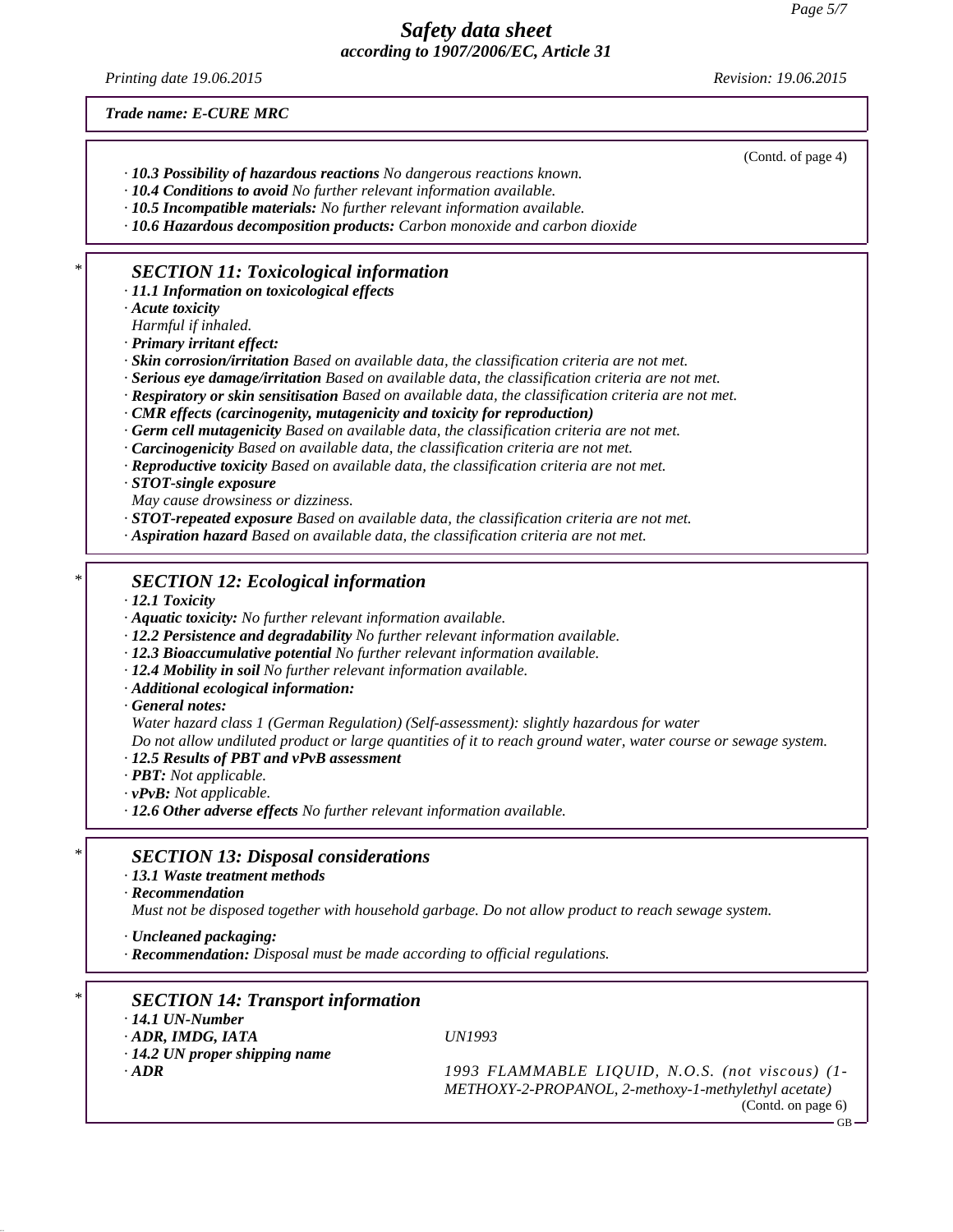*Printing date 19.06.2015 Revision: 19.06.2015*

| Trade name: E-CURE MRC                               |                                                                                                           |
|------------------------------------------------------|-----------------------------------------------------------------------------------------------------------|
| · IMDG, IATA                                         | (Contd. of page 5)<br>FLAMMABLE LIQUID, N.O.S. (1-METHOXY-2-PROPANOL,<br>2-methoxy-1-methylethyl acetate) |
| · 14.3 Transport hazard class(es)                    |                                                                                                           |
| · ADR, IMDG, IATA                                    |                                                                                                           |
|                                                      |                                                                                                           |
| · Class                                              | 3 Flammable liquids.                                                                                      |
| $-Label$                                             | 3                                                                                                         |
| · 14.4 Packing group                                 |                                                                                                           |
| · ADR, IMDG, IATA                                    | Ш                                                                                                         |
| · 14.5 Environmental hazards:<br>· Marine pollutant: | No                                                                                                        |
| · 14.6 Special precautions for user                  | Warning: Flammable liquids.                                                                               |
| · Danger code (Kemler):                              | 30                                                                                                        |
| · EMS Number:                                        | $F-E,S-E$                                                                                                 |
| · 14.7 Transport in bulk according to Annex II of    |                                                                                                           |
| <b>Marpol and the IBC Code</b>                       | Not applicable.                                                                                           |
| · Transport/Additional information:                  |                                                                                                           |
| $\cdot$ ADR                                          |                                                                                                           |
| $\cdot$ Limited quantities (LQ)                      | 5L                                                                                                        |
| $\cdot$ Excepted quantities (EQ)                     | Code: E1                                                                                                  |
|                                                      | Maximum net quantity per inner packaging: 30 ml                                                           |
| · Transport category                                 | Maximum net quantity per outer packaging: 1000 ml<br>3                                                    |
| · Tunnel restriction code                            | D/E                                                                                                       |
|                                                      |                                                                                                           |
| · IMDG<br>$\cdot$ Limited quantities (LQ)            | 5L                                                                                                        |
| $\cdot$ Excepted quantities (EQ)                     | Code: El                                                                                                  |
|                                                      | Maximum net quantity per inner packaging: 30 ml                                                           |
|                                                      | Maximum net quantity per outer packaging: 1000 ml                                                         |
| · UN "Model Regulation":                             | UN1993, FLAMMABLE LIQUID, N.O.S. (not viscous) (1-                                                        |
|                                                      | METHOXY-2-PROPANOL, 2-methoxy-1-methylethyl acetate),<br>3, III                                           |
|                                                      |                                                                                                           |
|                                                      |                                                                                                           |

## *\* SECTION 15: Regulatory information*

*· 15.1 Safety, health and environmental regulations/legislation specific for the substance or mixture*

*· Labelling according to Regulation (EC) No 1272/2008*

*The product is classified and labelled according to the CLP regulation.*

*· Hazard pictograms*



*· Signal word Warning*

*· Hazard-determining components of labelling: 1-methoxy-2-propanol*

(Contd. on page 7)

GB